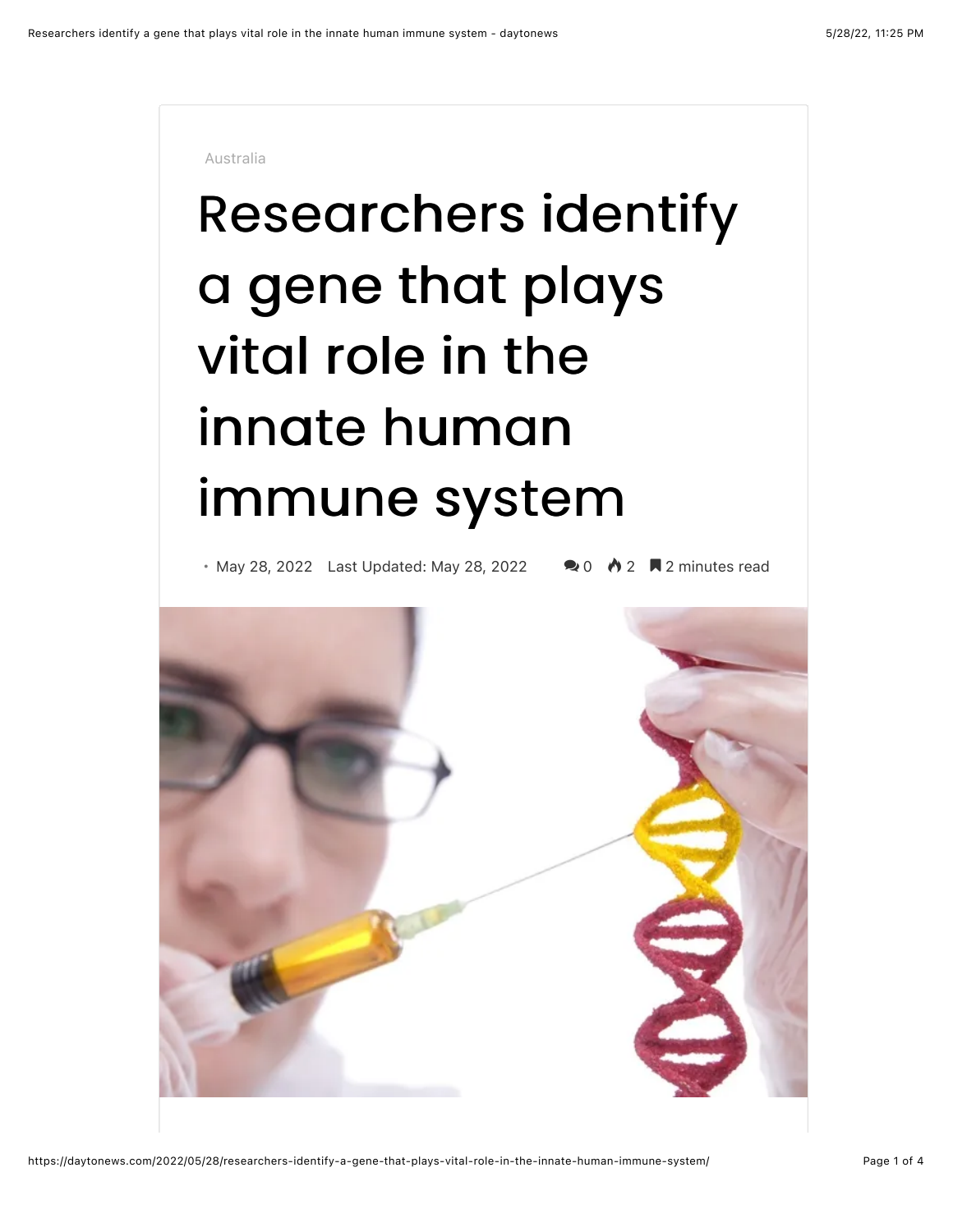Cedars-Sinai researchers identify gene which plays an important role in the innate human immune system. gene, *NLRP11*helps activate the inflammatory response that causes the body's white blood cells to attack the foreign presence.

Findings published in *Nature Immunology*bring medical science closer to understanding the biological process, which can both help and harm the body.

## $66$

*Chronic inflammation is the root cause of countless human diseases. If you study the molecular mechanisms involved in how inflammation occurs and how it is regulated, you will find something that can be applied very widely."*

*Christian Stehlik, PhD, study co-author and director of pathology research at Cedars-Sinai*

When the immune system detects the presence of bacteria, viruses, toxins, or other foreign substances in the body, it sends white blood cells to surround the unwanted substance and release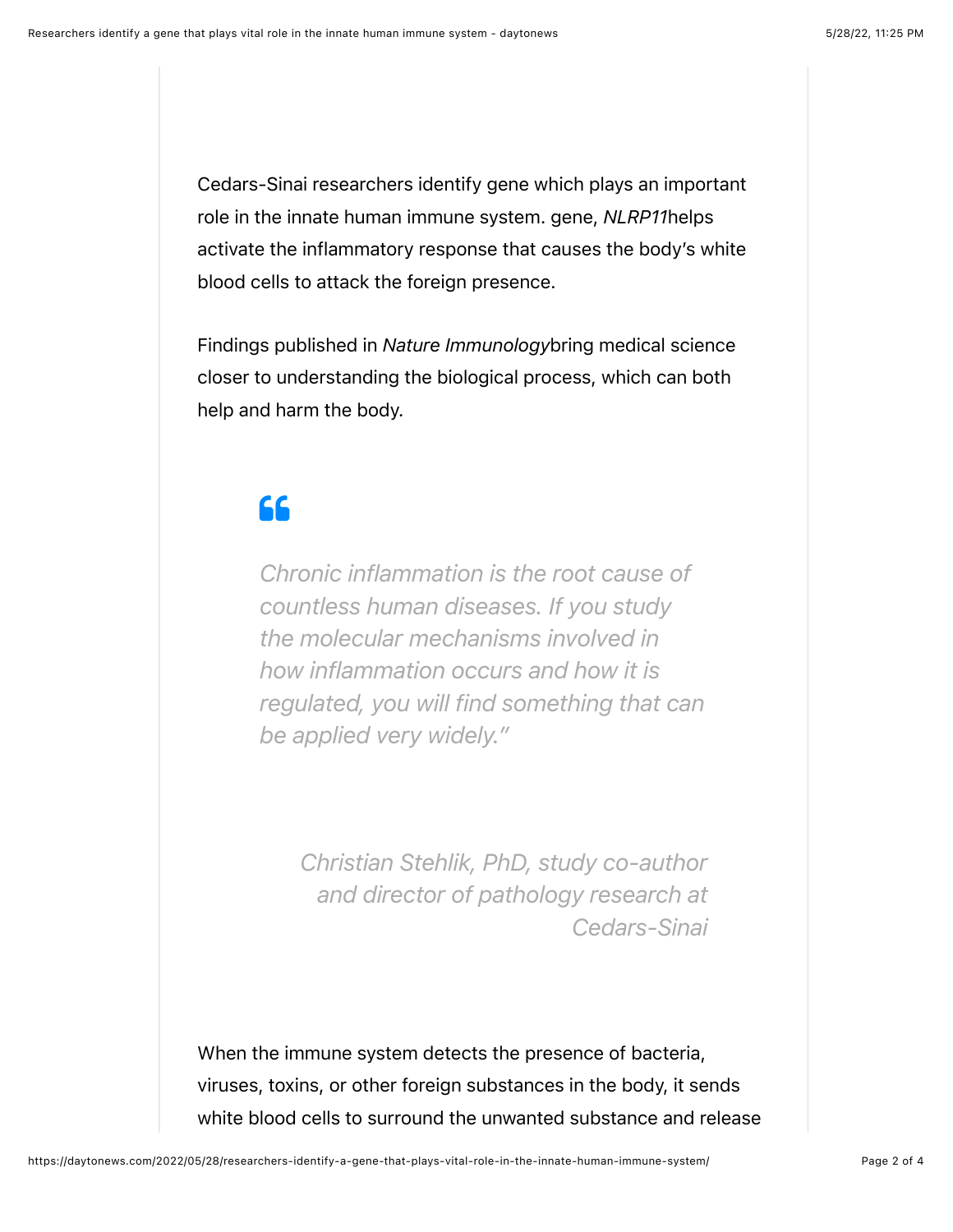chemicals to attack it. This reaction leads to inflammation, which causes redness, pain, fever, and swelling in the affected area as the body heals itself. Sometimes this defensive reaction lasts longer than it should, leading to chronic inflammation. Or the immune system may mistakenly attack healthy cells, resulting in an autoimmune disease.

"Acute inflammation is necessary and beneficial to eradicate infection and initiate wound healing," said Andrea Dorfleitner, Ph.D., co-author of the study and assistant professor of academic pathology and biomedical sciences at Cedars-Sinai. "However, chronic, long-term, uncontrolled inflammation is harmful and can damage organs and tissues in the body."

The key to controlling the inflammatory response and preventing chronic inflammation may lie in the ability to influence the expression *NLRP11* gene.

The researchers used a gene-editing system called CRISPR/Cas9 to remove genes or introduce gene mutations into human white blood cells called macrophages. They noticed that when they removed *NLRP11*it prevented an immune system sensor called the NLRP3 inflammasome from activating and triggering an inflammatory response.

When the investigators recovered *NLRP11* The inflammasome gene NLRP3 sent attack signals that triggered a typical inflammatory process. The researchers chose to focus on this gene because it is not expressed in mice, leading them to hypothesize that it is an integral part of the complex immune system found in humans.

"Now that we have a clearer understanding of the mechanisms of inflammation, we can come up with completely new strategies to